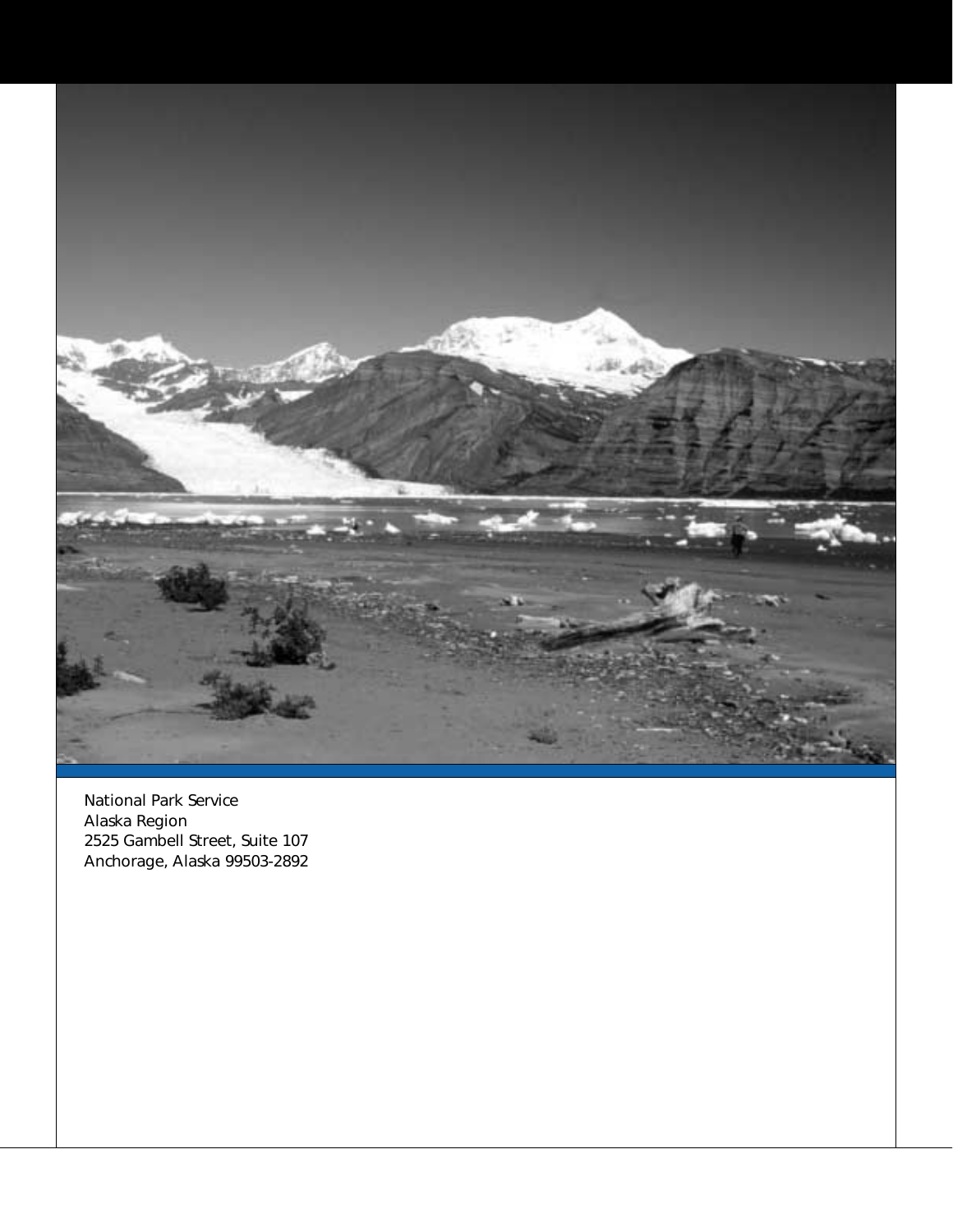# **National Park Service Community Community Alaska Region**



# **2002 Annual Report**

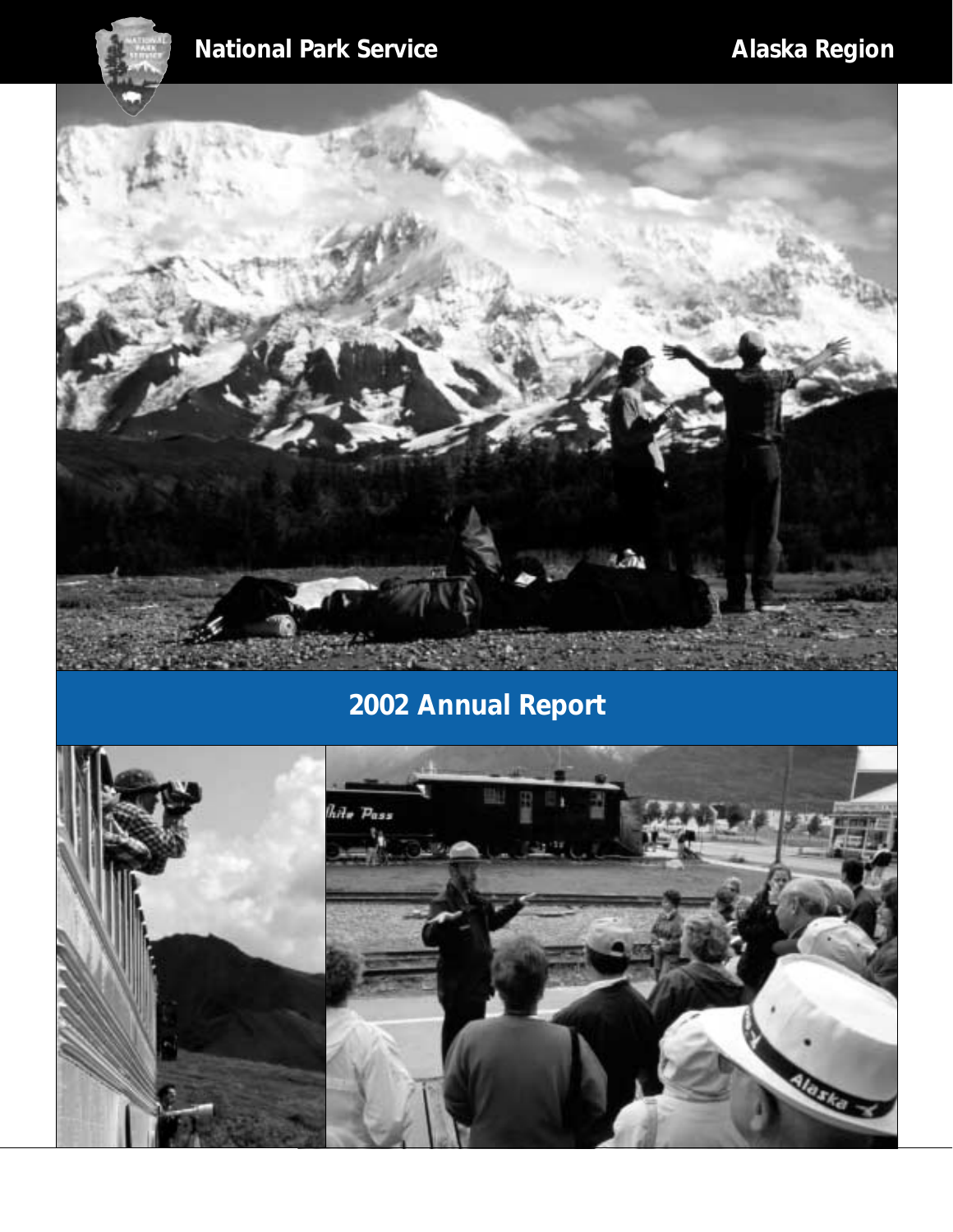#### **Message from the Regional Director**



**NPS Alaska Regional Director Rob Arnberger**

ver the past year, national parks across America have taken on a new meaning to many people. The great icons of the Ver the past year, national parks and the memorial of American experience — the memorials of Washington D.C., the Civil War battlefields that were the cruicibles yielding a stronger nation, and monuments to the people and events that are the milestones of our society's development — are largely managed by the National Park Service. Parks which preserve a slice of undeveloped America have also offered people necessary solace in trying times.

What has also become clear over the past year, is that national parks cannot and do not stand alone in these efforts to recognize our collective past and provide places of recreation and re-creation for our citizens.

We in the National Park Service are increasingly joining with partners to accomplish our mission of preservation and public enjoyment, and helping others — land managers, community groups and others — accomplish their missions.

Several examples of these partnerships are highlighted in this year's annual report.

Now in its sixth year, the Aleutian World War II National Historic Area opened the doors to a visitor center in the 60-year-old Aerology Building at Unalaska. The park, wholly owned by the Ounalashka Corporation, is a National Park Service affiliated area. Park Service staff has provided architectural and historical technical assistance, Congress and the corporation have provided significant funding, with the result that the "forgotten war" of the Aleutians will never be forgotten.

In communities around Alaska, the National Park Service's Rivers, Trails and Conservation Assistance Program is teaming with local trail users and other groups to demonstrate new technology to improve trails through wetlands. They've also been active in responding to community requests for recreational planning assistance. Taking the lessons learned in parks and applying them in appropriate ways in communities across Alaska is an increasingly important role for the Service.

A third key partnership has been in the field of education. National parks, representing as they do the broadest sweep of American history and sciences, are natural classrooms. But many of these "classrooms," especially in Alaska, are a long distance from where today's students live. In partnership with several organizations, the Park Service is making significant advances in distance education, bringing the park experience to students through web-based curriculum, park ranger visits, cable television programs and other media projects. In addition, as you'll see in the pages that follow, we're making key improvements in parks to tell the stories that are so important to our national identity.

In all, this past year has been an exciting, progress-filled 12 months. I encourgage you to explore the pages that follow and to explore your national parks.

*Page 2*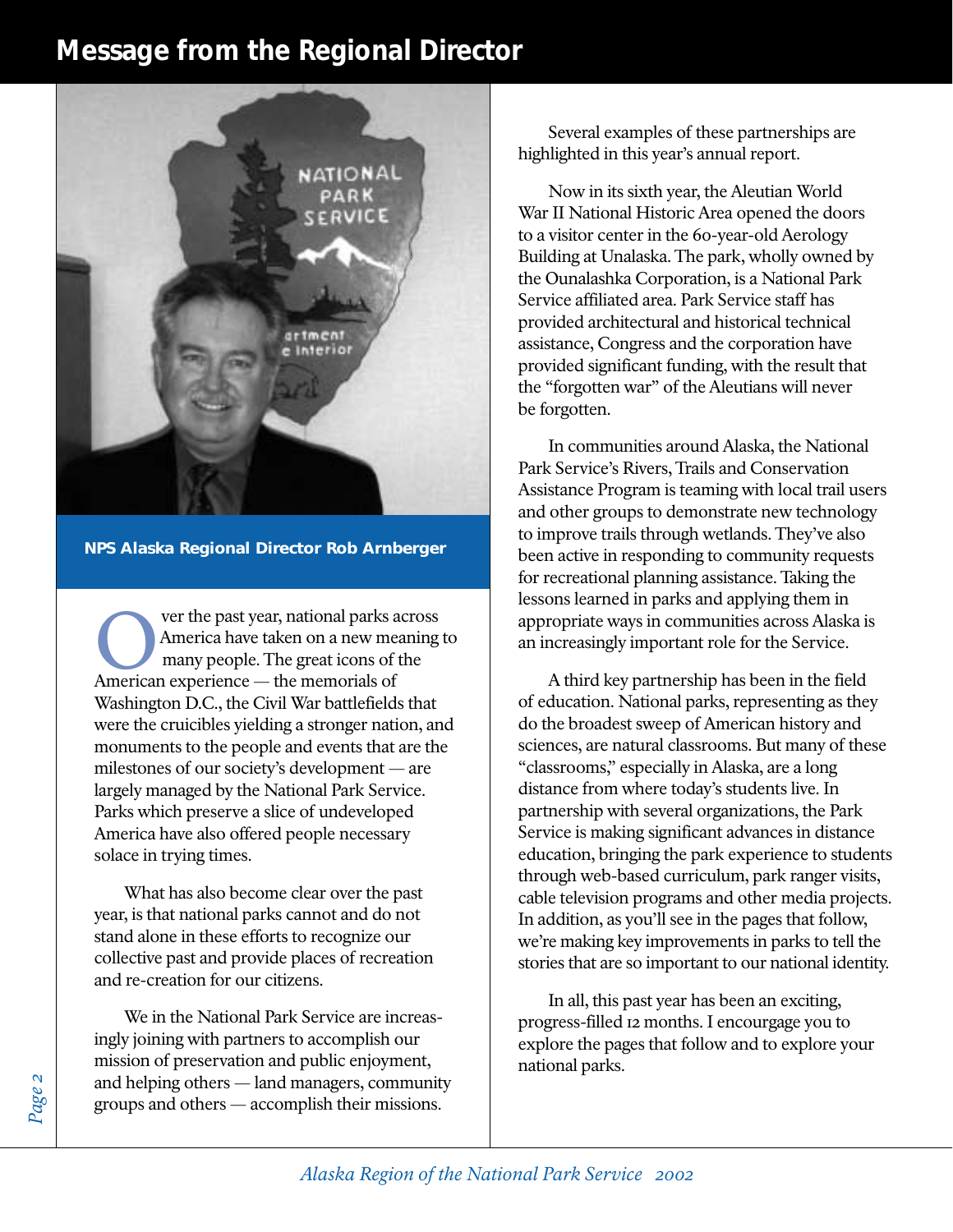## **Affiliated Areas**

his year marked a significant milestone for the Aleutian World War II National Historic Area. Its visitor center opened in Inis year marked a significant milest<br>for the Aleutian World War II Natio<br>Historic Area. Its visitor center openee<br>June, the highlight of a six-year partnership between the National Park Service and the Ounalashka Corporation which owns the land and buildings.

Officially, the Aleutian park is an "affiliated area," receiving technical assistance, advice and qualifying for grants through the Park Service. In turn, the Corporation manages the private park in accordance with the policies and standards that apply to units of the National Park System.

Remodeling of the 1943 Aerology Building was completed this year, and the visitor center now helps tell the story of the Aleutian Campaign and the Unangan/Aleut people. The opening of the building coincided with the 60th anniversary of the bombing of Dutch Harbor, one of the few episodes of the war occurring in American territory and a key element in Alaska history. No less important a story is the role of the Unangan/Aleut people in the war, and their treatment by the United States government. Exhibits and the park web site describe the relocation of many Unangan/Aleut to abandoned cannery and mine buildings in Southeast Alaska and the horrid conditions they encountered, as well as the destruction and neglect of their homes and churches. With the World War II generation quickly passing, care for the real places of history is increasingly a responsibility for future generations both within and outside the Park Service.

An earlier piece of Alaska's history - whaling in the Arctic -- is told in the state's other affiliated area, the Inupiat Heritage Center in Barrow, part of the larger New Bedford Whaling National Historical Park in Massachusetts. Between 1848 and 1914, American ships made approximately 2,700 trips to the Arctic in search of bowhead whales. Over the centuries, the

Inupiat built a lifestyle and developed a unique culture perpetuated on the traditional hunt for the bowhead. The park legislation ensures that the contribution of Alaska Natives to the history of whaling is preserved. This year the park released a visitor film that highlighted the unique relationship between the Yankee and Inupiat whalers. Collaborative exchanges include Arctic whaling captains returning to New Bedford to document family histories, further research into the people of color who remained in the north, education based websites, and staff exchanges.

**Bishop Nikolai blesses the new exhibits during a special dedication of the Aluetian WWII Visitor Center.**



*Page 3*

*Alaska Region of the National Park Service 2002*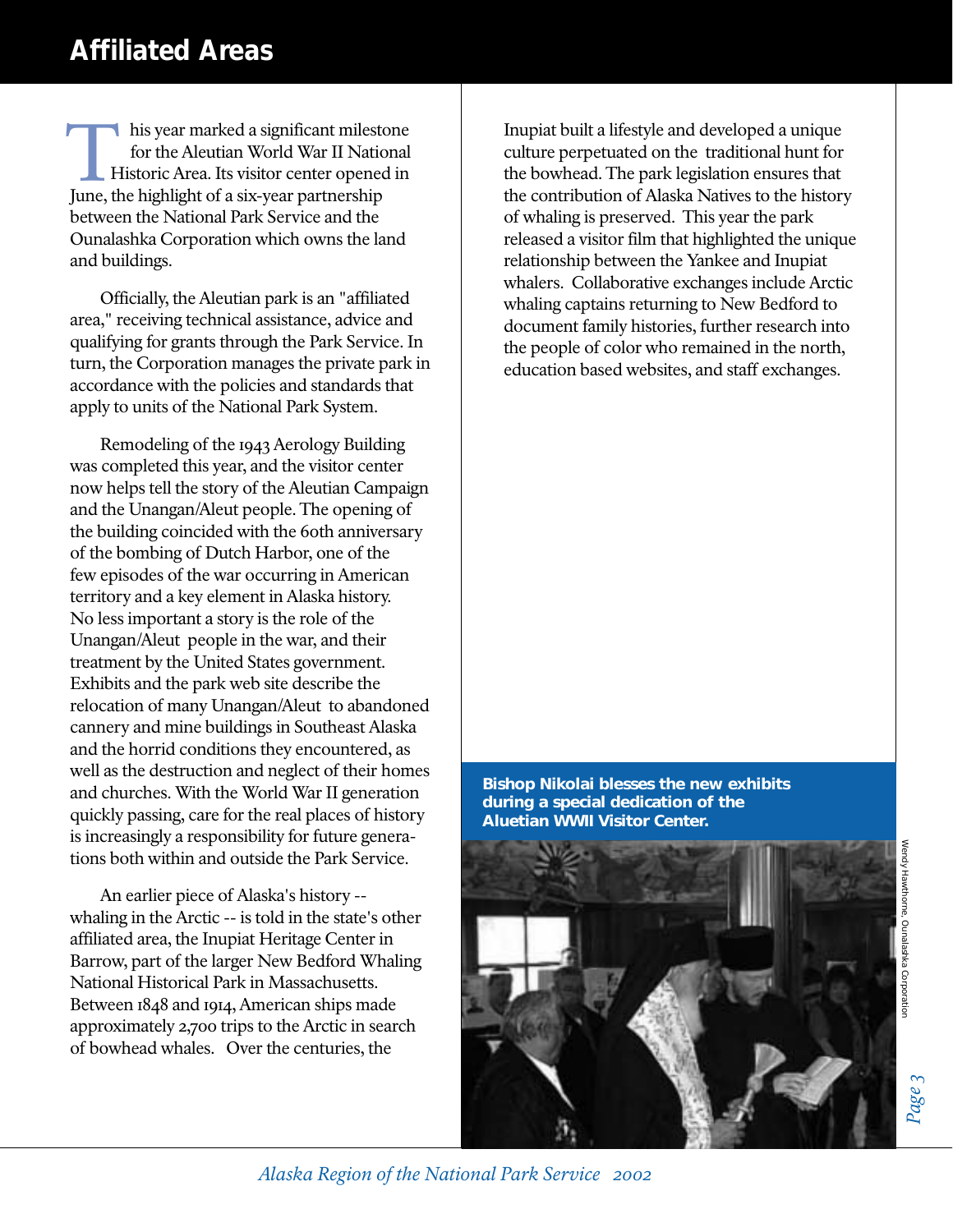## **Wrangell-St. Elias Developments**

merica's largest national park celebrated its 22nd birthday this year, and the highlight of the year was the August 4 official merica's largest national park celebral park celebration and the higher of the year was the August 4 office opening of its new visitor center and head quarters complex. The new facility, located just north of Copper Center along the Richardson Highway, has a commanding view of the Wrangell Mountains that form the the backbone of Wrangell-St. Elias National Park and of the Copper River, which forms the 13.2 million acre park's western boundary.

A local firm, Ahtna Enterprises Corporation of Glennallen, a subsidiary of the Ahtna Regional Corporation, was the primary contractor on the facility which sits on a 230-acre site adjacent to the Richardson Highway south of Glennallen. In addition to presenting visitors with their first glimpse of the park, the site includes a piece of Copper River Valley history -- a segment of the century-old Valdez Trail traverses the site.

The primary buildings included in the \$7.6 million project are the visitor contact station, exhibits building, theater, and comfort station. The FY-2002 appropriations bill included \$700,000 for exhibits in the center which are being fabricated. The site also includes an amphitheater and picnic areas. The buildings include space for administrative facilities for park operations and staff. Visitor facilities will be operated during the summer, with the exception of the visitor contact station, which is to be operated year-around.

Another major attraction in the park is the historic copper mining town of Kennecott. The park is spending \$400,000 from a variety of sources. This year's work to stabilize buildings includes activity on the Old School, Recreation Hall, Machine Shop, Depot, General Managers Office, Leaching Plant, and Mill building. All of the seasonal employees on the project were hired locally.

**Alaska Regional Director Rob Arnberger and National Park Service Director Fran Mainella (3rd and fourth from the left respectively) prepare to cut the ribbon and celebrate the opening of Wrangell-St. Elias's Visitor Center near Copper Center.**



*Alaska Region of the National Park Service 2002*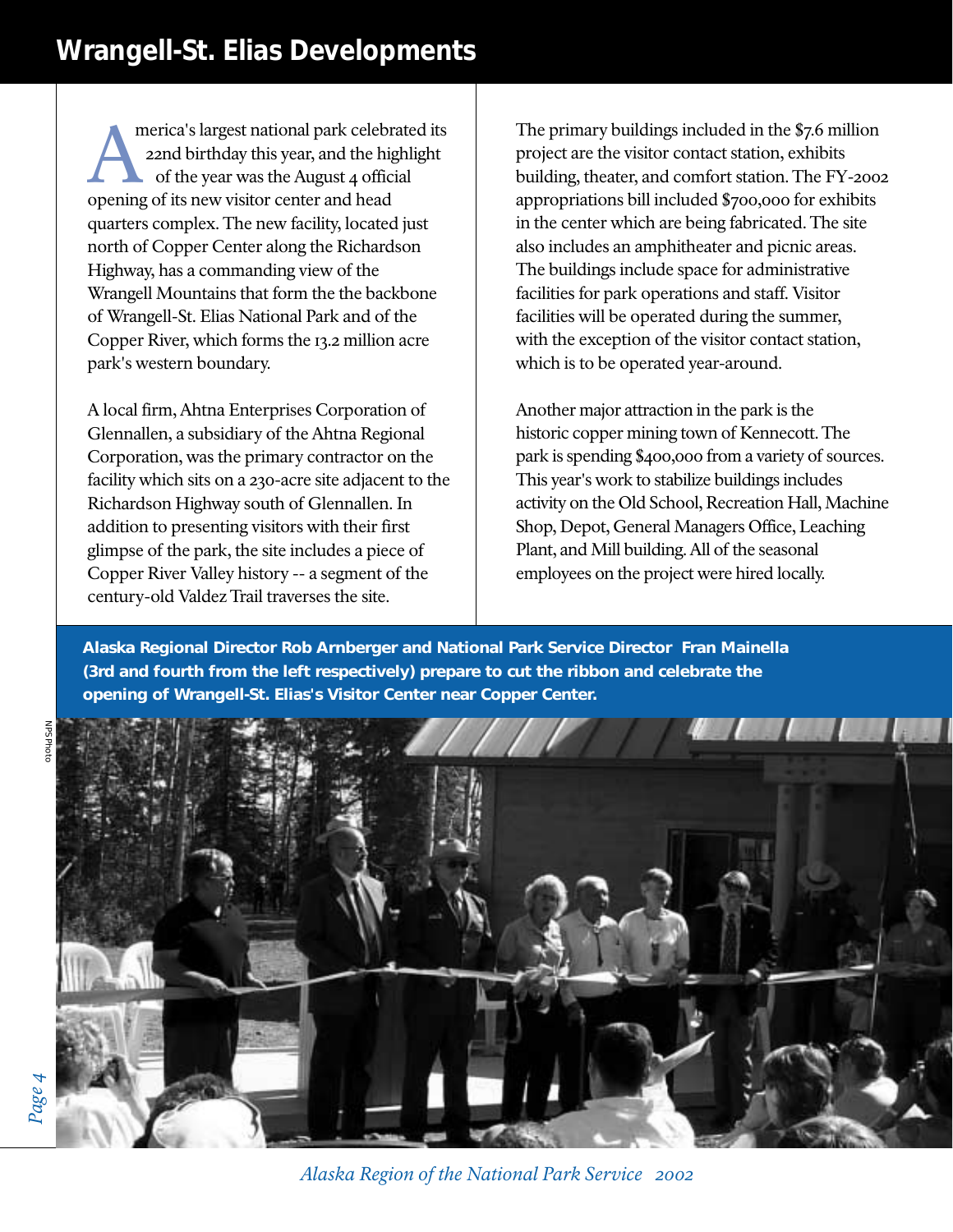## **Sitka Visitor Center**

ne of Alaska's most visited national parks re-opened a key facility this summer after nearly two years of construction and The of Alaska's most visited national parks<br>
re-opened a key facility this summer<br>
after nearly two years of construction and<br>
remodeling. Sitka National Historical Park's visitor center was officially reopened to the public on July 20. Closed since the fall of 2000, the newly expanded facility accommodates visitation that has increased from 25,000 to well over 200,000 since the original building was constructed in 1965. Sitka is a popular stop for cruise ship and state ferry passengers, and as use of those ships has increased, visitation has grown.

One of the most impressive and moving additions to the complex is the Totem Hall which displays original totem poles brought to Sitka between 1901 and 1905 by Alaska's Territorial Governor John G. Brady. The poles, in storage since the 1930's and '40s, are displayed vertically in an environmentally controlled room. They are set before a 30-foot high by 55-foot wide photographic mural of nearby Sugar Loaf Mountain. The hall also includes interpretive exhibits on Native wood carving tools and traditional form line art.

In addition, the \$3.7 million project provided an expanded auditorium, additional restroom space, greater accessibility to and throughout the building, and a reconfigured parking lot. In the new auditorium, the park will be screening a new 12 minute park video "The Voices of Sitka," which features many local residents.

The park visitor center is paired with the Southeast Alaska Indian Cultural Center, which was was established in 1969 to impart the cultural values of Southeast Indian Alaska Native culture to students and visitors. The center provides a place for local Tlingits to teach themselves about their own culture, while also helping park visitors understand the Native people whose history is part of the park story. Although it is housed in the park visitor center, the cultural center is an independent, non-profit Native organization.



**One of the most impressive and moving additions to the remodeled visitor center at Sitka National Historic Park is the Totem Hall. Established in 1910, Sitka is Alaska's oldest national park and commemorates the Battle of Sitka.**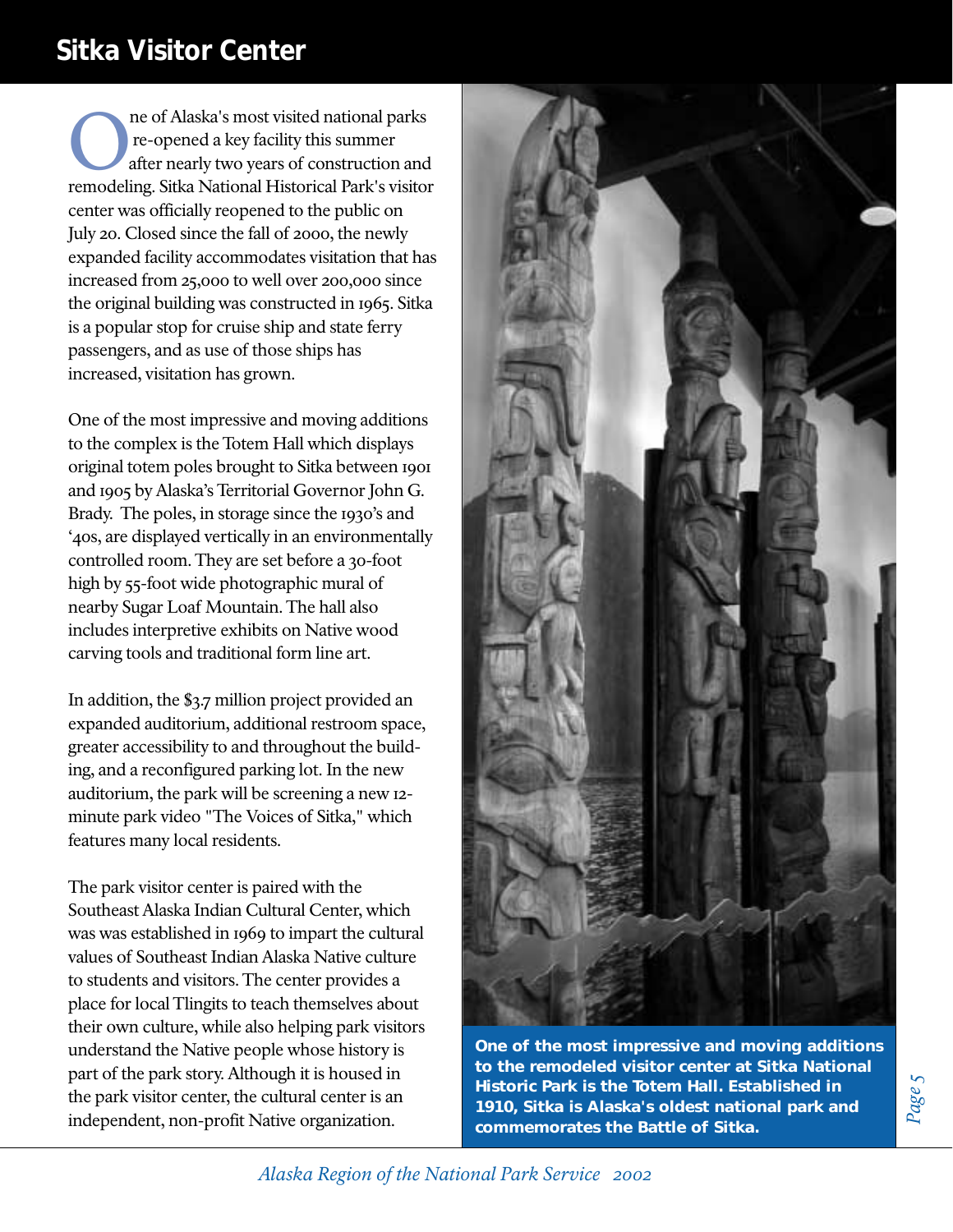nterested in the habits and habitats of golden eagles or peregrine falcons? Need to do a school report on World War II in the Aleutians? These Interested in the habits and habitats of golden eagles or peregrine falcons? Need to do a schore report on World War II in the Aleutians? Thes are three of an increasing number of K-12 curriculum units and teacher resources now available on-line through the National Park Service.

Recommendations from the National Park System Advisory Board have pushed the NPS toward improving its delivery of educational information. The Park System has been compared to a university campus, an institution with vast amount of information to share about America's history, natural resources, social development and other topics. Park have always taught visitors in real places -- president's homes, alongside geysers and canyons, on battlefields and at memorials. Efforts to provide information off-site have been less successful, but increasingly necessary.

In Alaska, the effort to extend these educational resources is being helped through a partnership among General Communications Inc., the

Anchorage Scool District and the NPS. In a cost-sharing agreement, NPS education resources were added to GCI's SchoolAccess program that serves schools in Alaska and the Lower 48. New curriculum, lesson plans and other education products are being added this year and next. In another nationwide education project, peregrine falcon chicks in Yukon-Charley Rivers National Preserve in northeastern Alaska will be on the air in classrooms around the country in December.

NPS biologists, with funding provided by the U.S. Air Force, developed small video and audio systems to assess the impacts of low-level military aircraft on nesting peregrine falcons. The findings, and information about the lives of falcons, will be part of an "electronic field trip" that's the result of a partnership between the NPS and the U.S. Department of Education, the Satellite Educational Resources Commission and One Planet Education.



**Education is one of the top priorities for the National Park Service in Alaska. Here Martha Tomeo uses creative techniques for discussing animal adaptations with students.**

*Alaska Region of the National Park Service 2002*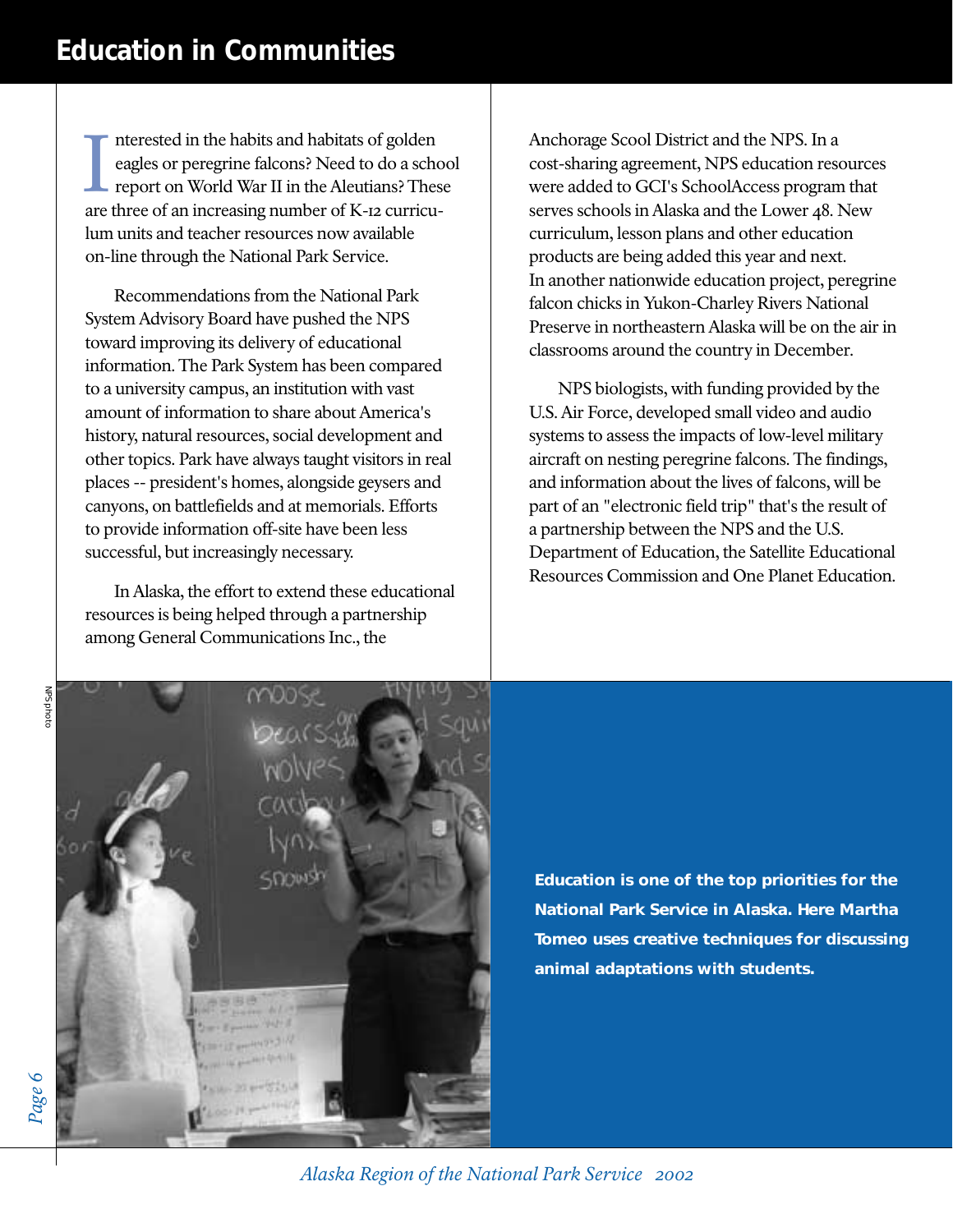he Ocean Alaska Science and Learning Center is a research and education partnership established in 2001 with The Ocean Alaska Science and Learning<br>
Center is a research and education<br>
partnership established in 2001 with<br>
the goal of improving our understanding of the marine ecosystem connecting Alaska's national parks. The core partners are Kenai Fjords National Park and the private, non-profit research aquarium, the Alaska SeaLife Center, both based in Seward.

The past year has been one of rapid growth for the center as it became established as an institution and built connections among the growing number of partners. The center currently focuses on coastal and marine issues in four national park units: Aniakchak, Katmai, Kenai Fjords and Lake Clark, but will eventually reach all 11 of Alaska's coastal parks.

On the research front, the center supports work that is exploring reasons for the population declines among Stellar sea lions and harbor seals. This year's harbor seal work is based in Aialik Bay, along the park coast, while the sea lion work is concentrated in the Chiswell Islands, near the mouth of Resurrection Bay. In Seward, the learning center partnership has provided laboratory space for researchers working on genetics, marine mammals, birds, fish and invertebrates.

Additional research is focusing on black bear distribution and the distribution and productivity of black oystercatchers along the coast. A park ranger presents daily interpretive programs at the Sealife Center's bird habitat, home to three black oystercatchers, as part of this program.

Education projects this year include a sponsorship role in the National Ocean Sciences Bowl and the Student Ocean Conference, and programs which bring Alaska high school students to participate in studying the marine ecosystem. Outreach beyond Alaska's boundaries has occurred with Project MASTER (found at



**Improving our understanding of marine ecosystems is one of our National Park Service priorities.**

www.alaskasealife.org/master) a web-based satellite and radio telemetry research education program at the Alaska SeaLife Center and Kenai Fjords N.P. and funded by the Murdock Foundation and the center.

This year also saw the center co-sponsor a Smithsonian Institute archaeological research project in Kenai Fjords, a project which will result in an educational video and area lectures given by Alaskan Native students working as interns on the project. Older students are also benefiting from the partnership, as increasing numbers of students from the University of Alaska Anchorage biology and social science programs are using Kenai Fjords as part of their summer field courses. High school interns, sponsored by Homer's Pratt Museum, are also working on the project.



*Alaska Region of the National Park Service 2002*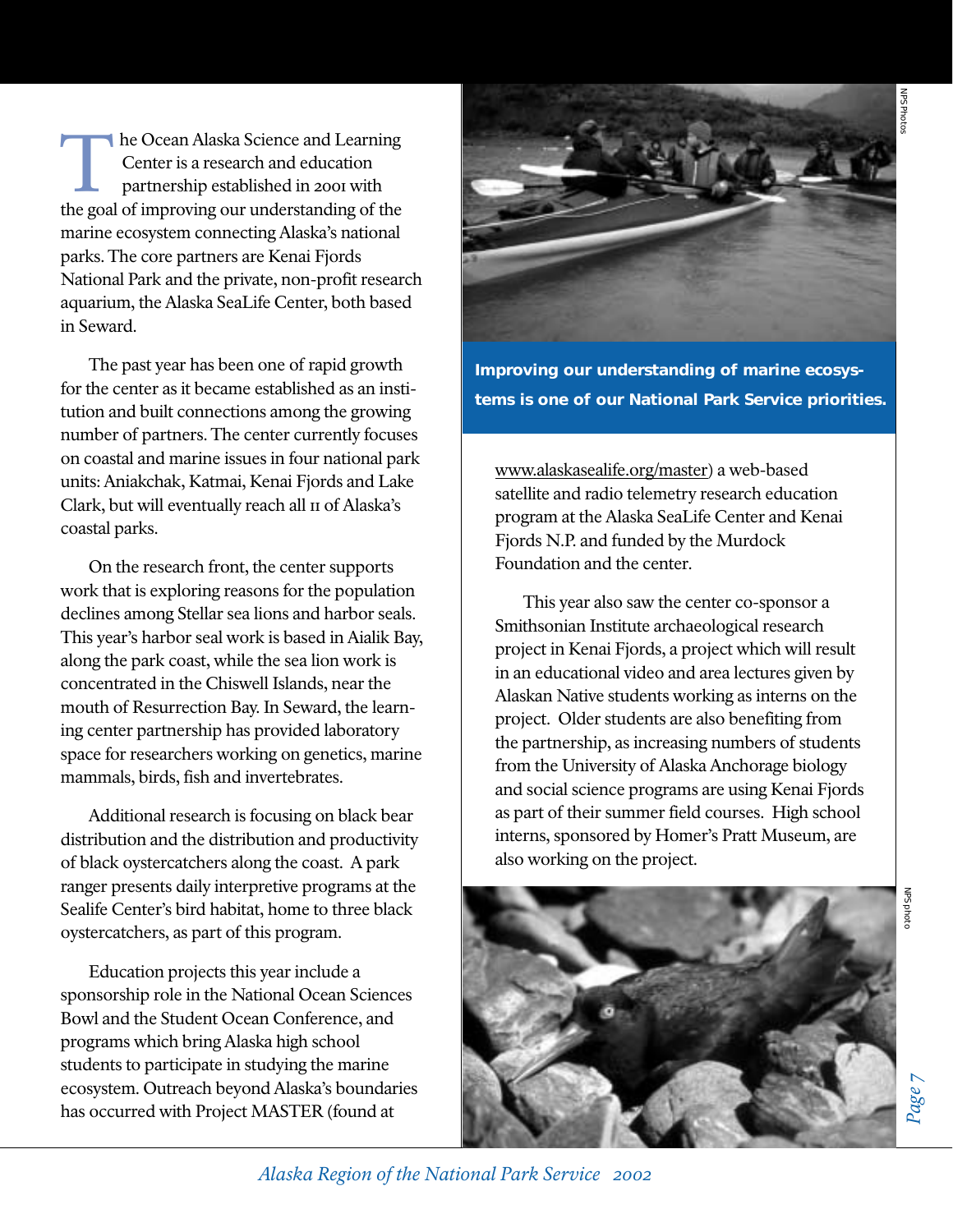### **Natural Resource Challenge**





**Why has a rare species of shrew appeared at Yukon-Charley Rivers National Preserve and Wrangell-St. Elias National Park? Why are the normally nocturnal lanternfish found at Glacier Bay making daytime appearances?** 

hanks to a growing natural resources program in Alaska's national parks, funded in large part by the Natural I hanks to a growing natural resources<br>program in Alaska's national parks,<br>funded in large part by the Natural<br>Resources Challenge, the public may soon have answers to some of these puzzling questions. As resource management concerns such as global warming and increasing recreational use in national parks are discussed, the NPS inventory program plays an important role by collecting baseline data about the full range of resources found in national parks. This information is vital for long-term decision making.

At Glacier Bay, marine biologists have observed rarely documented behaviors in lanternfish. Lanternfish got their name because their bodies contain so much oil they were used as a source of fuel in lanterns. Today they are still a rich food source for many marine mammals, birds and larger fish and thus an important part of the food chain. Until recently, scientists thought these fish were nocturnal, spending days in deep waters and coming to the surface at night to feed. Fieldwork found lanternfish at the surface in great numbers during the day, but only in active glacial fjords. Evidence suggests that lanternfish are able to come to the surface during the day in active fjords because the calving ice stirs up the water, making it cloudy enough to hide the lanternfish from predators. These surprise findings really come as no surprise; only a third of the 300 species thought to live in Glacier Bay's waters are adequately documented.

In the northwest parks, Cape Krusenstern National Monument, Bering Land Bridge National Preserve and Noatak National Preserve, researchers have found 16 plant species considered rare or critically imperiled, that were previously unknown in these parks. One of these, Potentilla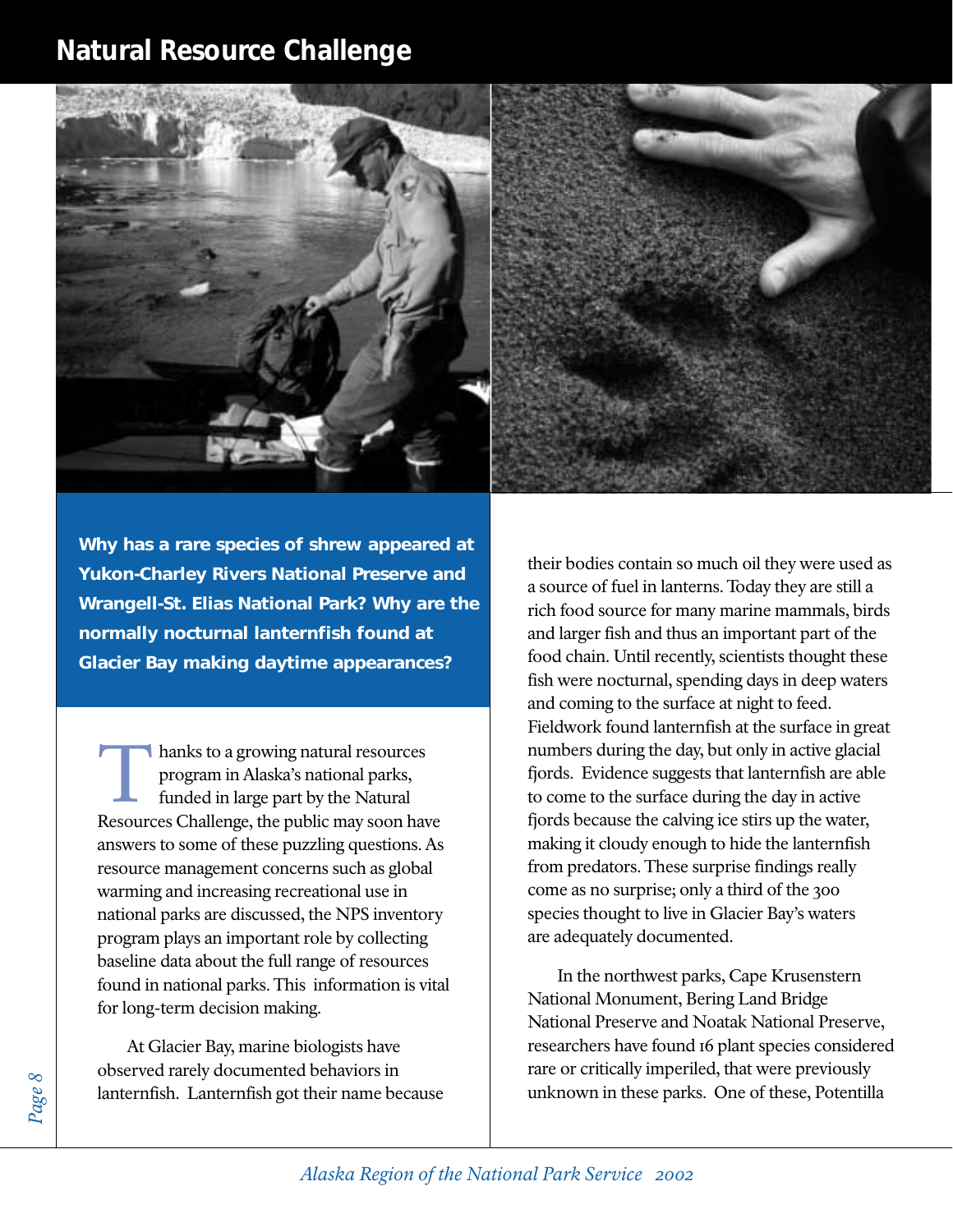

fragiformis, a handsome five-petalled flower, was known only from Russia and has never before been documented in North America.

At Yukon-Charley Rivers and Wrangell-St. Elias, both in eastern Alaska, researchers from the University of Alaska found 10 shrews from the species that's aptly named "tiny shrew." Before the inventory at these parks began, only 12 specimens of this species had ever been found, all in central and southcentral Alaska. We are greatly expanding our understanding of this species' range and habitat requirements.

At Lake Clark, the NPS and US Geological Survey are in the middle of a five-year study of sockeye salmon biology, including genetic identification to tell Lake Clark salmon apart from other Bristol Bay sockeye salmon stocks. Researchers use radio-tagged salmon to map their migration routes and to check their spawning destinations against previously known spawning areas — information critical to making park management decisions which do not damage salmon habitat.

The Alaska region's natural resources program also operates on a scale far greater than that of individual species. For example, the National Park Service in collaboration with the US Forest Service, US Geological Survey and other contributors has completed the Unified Ecoregions of Alaska map . Thirty-two ecoregions were mapped using climate, topography, plants, and geology. This complex project drew on earlier mapping efforts, and employed new satellite data, long-term weather patterns and other sources. The next stage for this project has already begun - creating a full-color book taking the reader on an ecological tour of Alaska highlighting the ecoregions around the state and the plants, animals and natural features that define them.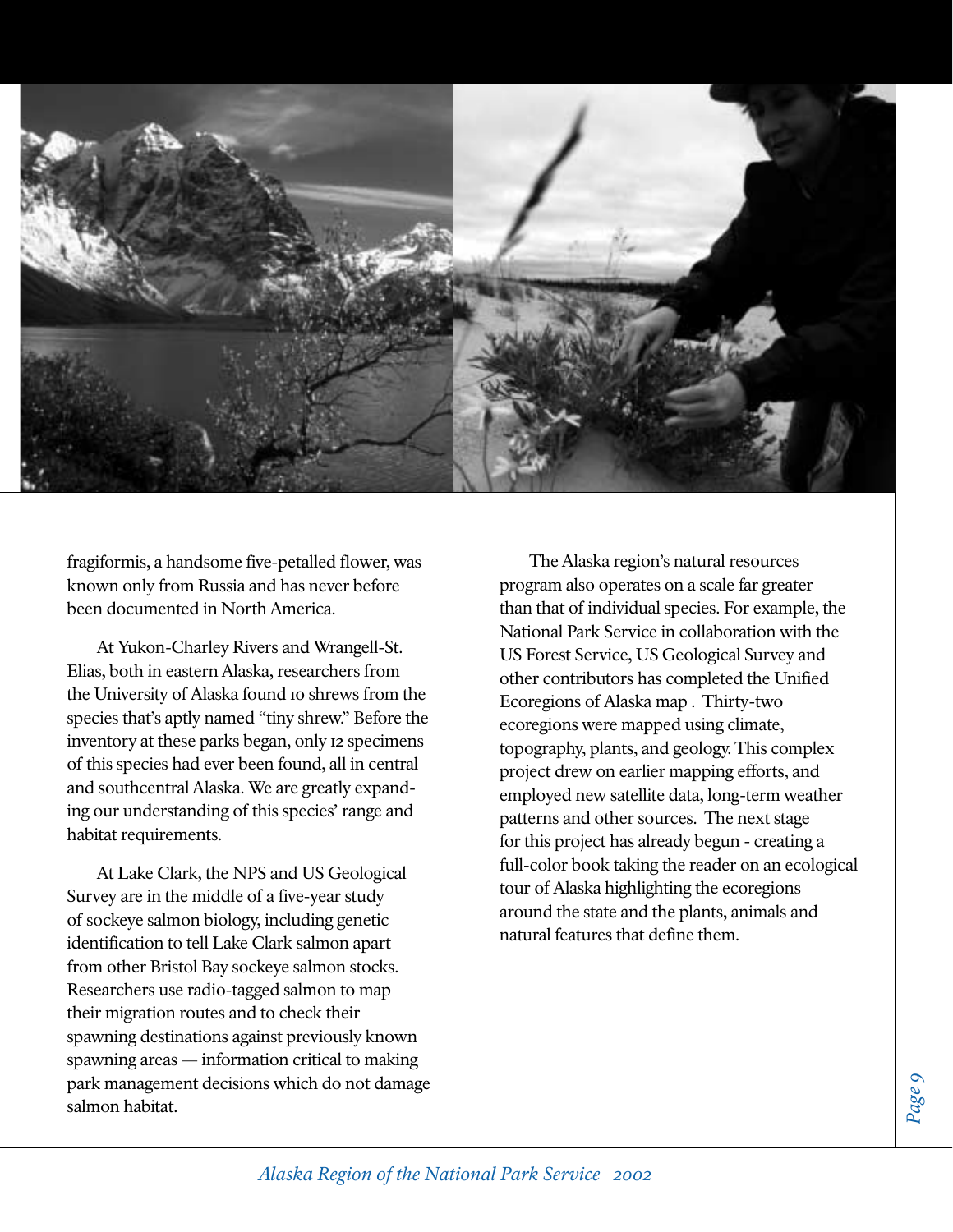### **Cultural Connections**

or the sixth straight year, the National Park Service has joined with the University of Alaska Fairbanks Department of Alaska The Service has joined with the University of Alaska Fairbanks Department of Alaska<br>Native and Rural Development to host a Rural Development Seminar. This year's seminar was in Nome, headquarters for Western Arctic Parklands, and focused on community-based museums and tourism. Many of the students live in rural Alaska in predominantly Native communities, and are frequently current or future leaders in local corporations, villages and local government. Leigh Selig, deputy superintendent of BELA, co-hosted the meeting in cooperation with Professor Berta Wilson of the Nome campus of UAF.

The week-long seminar included faculty from the University, NPS cultural resource specialists from this and other regions, visiting business and education leaders from the Lower 48, and Alaskans involved in the day-to-day operation of museums, cultural centers and other tourism operations. Presentations included those by NPS staff from Anchorage and those working on the Lewis & Clark National Historic Trail. Topics focused on how to tell local cultural stories to visitors, caring for collections of artifacts, exhibits, and burial sites, and operating museums and other facilities.

The seminar series, which receives more than \$30,000 in support annually from the NPS, continues in 2003. "The seminar series has been an important tool for the NPS to make available to the people who will be leaders in rural Alaska some of the experience and expertise we have in preserving buildings and landscapes, operating facilities, and meeting visitor needs," said Sande Anderson, NPS regional historian and coordinator for the seminar.

A more traditional cultural resources role has played out in Seward this year with documentation and research associated with the construction of a new visitor center for Kenai Fjords NP. The multi-agency center will be located in a historic section of Seward and be jointly occupied by the NPS and the US Forest Service.

The Alaska Support Office in Anchorage is working with the park to identify important cultural resources located in the zone of planned construction and minimize impacts to these resources.

Based on artifacts and other information, it's believed the site — now about a block from the waterfront — was a favored location among the original Native inhabitants of Resurrection Bay. The visitor center site may also be on or adjacent to the Russian artel, or fort and commercial complex, that was built about 250 years ago. No trace of the building has been found, but its location is surmised from original drawings and maps of the site. NPS geographers have compared the old drawings and the locations of high tides in the 18th century and correlated them to today's coastline.

In the late 19th century, the site was the homestead of the Lowells, the founding family of Seward, and until a half-century ago, home to the town's red light district which operated from about 1906 to 1954. The red light district was a sanctioned part of life in Seward, and a significant contributor to the town's economy, according to researcher Anna Bateman. The history of the women in the businesses, the frontier history of Seward and the earlier historical connections of the site will be described in the new visitor center, which is in the design stage.

**King Island Dancer performing at the Rural Development Crab feed for faculty, Students, elders, and other guests at the Nome Senior Center.**

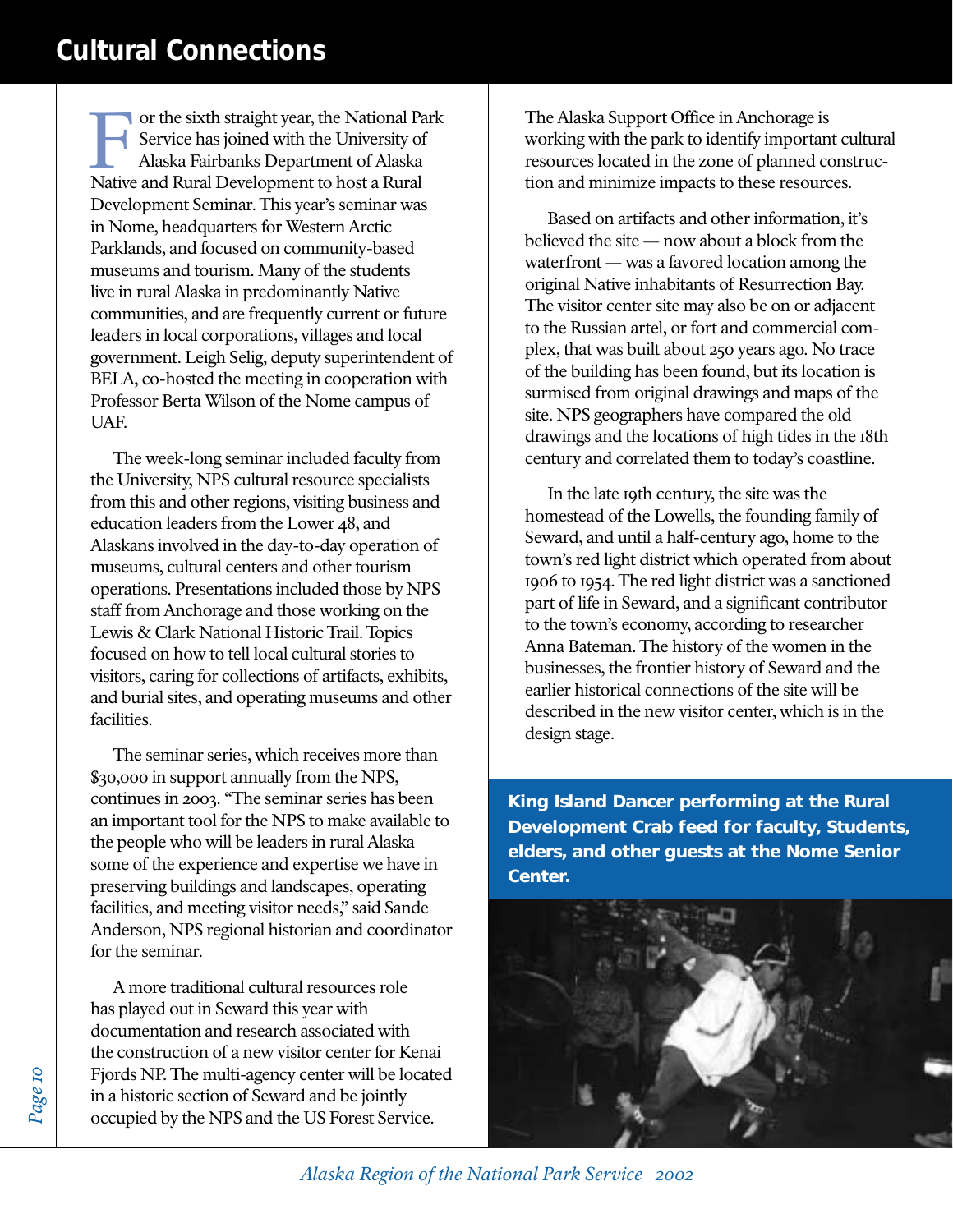

ubsistence politics continued to make headlines throughout the year, ending the summer of 2002 with no resolution of whether the state of Alaska would resume its<br>
Summer of 2002 with no resolution of<br>
whether the state of Alaska would resume its<br>
Summer its management role on federal lands and waters, and with high interest among many user groups in seasonal management decisions.

Outside the political arena, however, significant work continued by federal subsistence managers, including the National Park Service, to implement the subsistence priority for local rural residents as required by the Alaska National Interest Lands Conservation Act.

The most active application of the subsistence priority managed by the NPS is the Copper River federal subsistence fishery. Each year, 1-2 million sockeye salmon return to the Copper and its tributaries, first moving through commercial fisheries in Prince William Sound and then up-river, much of the trip along the boundary of Wrangell-St. Elias National Park. Thousands of sport fishermen, hundreds of households qualifying as federal subsistence users and some 10,000 state subsistence dip net users all seek access to the same stocks of salmon, creating a complex management situation.

Largely at the request of the Wrangell-St. Elias Subsistence Resource Commission, significant regulatory changes were made this year by the Federal Subsistence Board, a multi-agency group of which the NPS is a member. The board sets subsistence rules and policy for federal hunting and fishing by qualified subsistence users.

When the federal government began the subsistence fisheries program across Alaska in 1999 — a result of several court decisions — the board first adopted existing state rules. This year, significant changes in the Copper River rules were made to provide a more flexible system for subsistence users and to allow salmon upstream for spawning for users farther up-river, while at the same time staying closely coordinated with the continuing state fisheries that exist on the river.

In addition to the Copper River issues, the NPS subsistence management activity through the years includes federal board decisions regarding subsistence hunting and fishing across the state, maintaining regular communication with subsistence users through advisory councils and in other forums, and conducting research to help inform managers and protect subsistence opportunities in the future.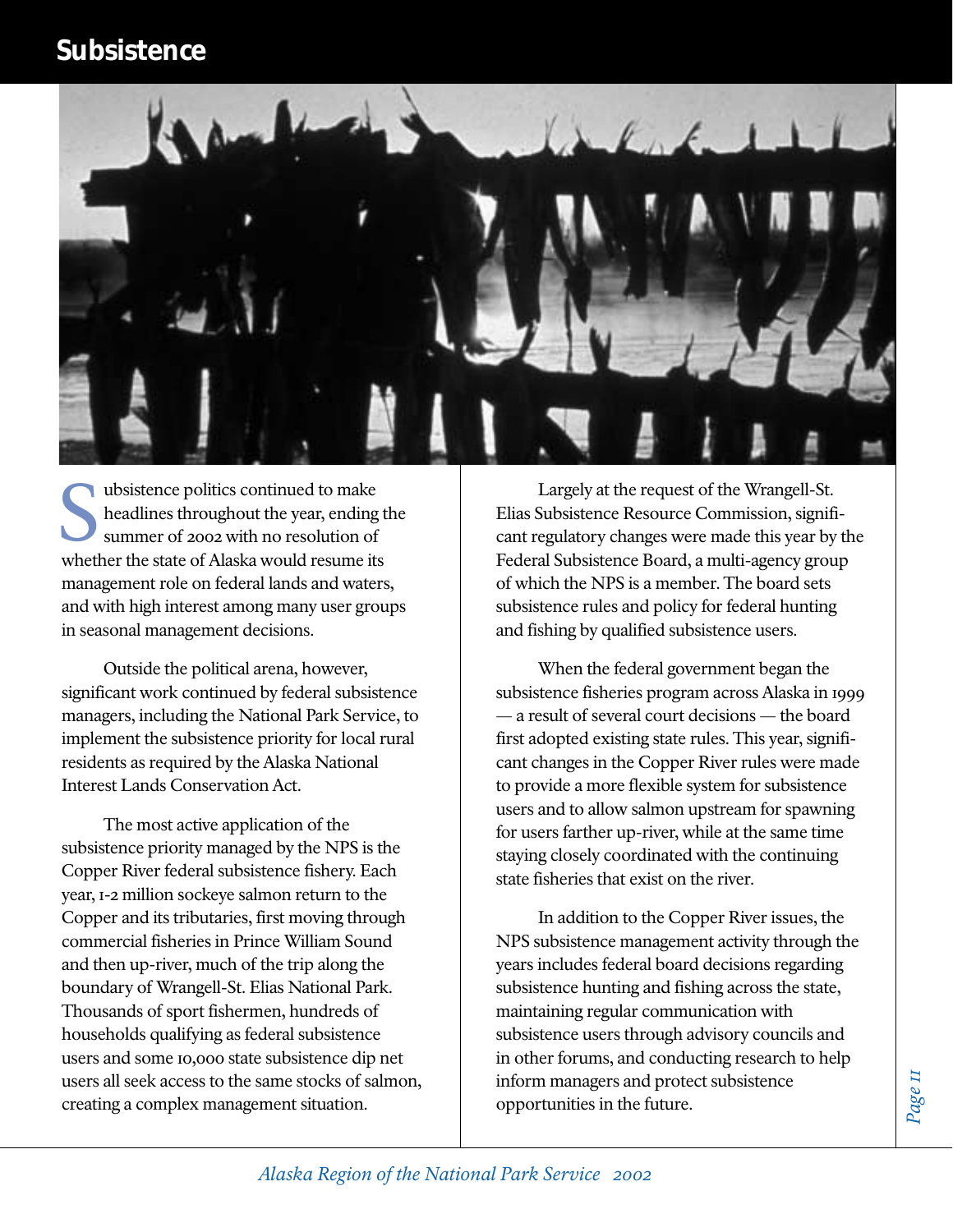#### **Emerging Issues**



**The amounts of use and the types of uses that Alaskans and visitors participate in while using the backcountry of Alaska's national parks has evolved considerably since most park general management plans were written.**

ational parks in Alaska are likely to stay in the news in 2003 as we work with the public in addressing several emerging issues. Public meetings, requests for information, work with partners, and the resolution of areas of contention are all part of the collaborative process of managing national parks. Several key topics are likely to be in the public eye over the next several months. N

The amount of use and the types of uses that Alaskans and visitors participate in while using the backcountry of Alaska's national parks has evolved considerably since most park general management plans were written nearly 20 years ago. Alaska's population has grown and park visitation has tripled in cases. There are more and better snowmachines carrying winter park visitors to new destinations. More than 400 commercial operators now provide visitor services in parks. To consider the changes that have occurred and to help forecast park needs in the future, backcountry planning is under way at Denali and is starting at Gates of the Arctic, Glacier Bay and Wrangell-St. Elias. Public meetings and comment periods to seek ideas on issues to be addressed and reactions to draft plans will be common over the next two years.

Glacier Bay National Park is carrying out the congressionally directed program to phase out commercial fishing in a portion of the park, and to compensate fishermen, communities and others who suffered financial losses because of the closures. The park has processed applications for the \$23 million in available compensation. The issue will continue as one of significant concern to Southeast Alaska communities and businesses.

The development of partnerships will continue to expand in all parks. Some will be focused on research, such as those done through the NPS Beringia program, others will be visitor service related, such as those with cruise ship companies in Southeast Alaska, while others will be with communities in need of the expertise that the NPS has developed in fields such as historic architecture and trail construction.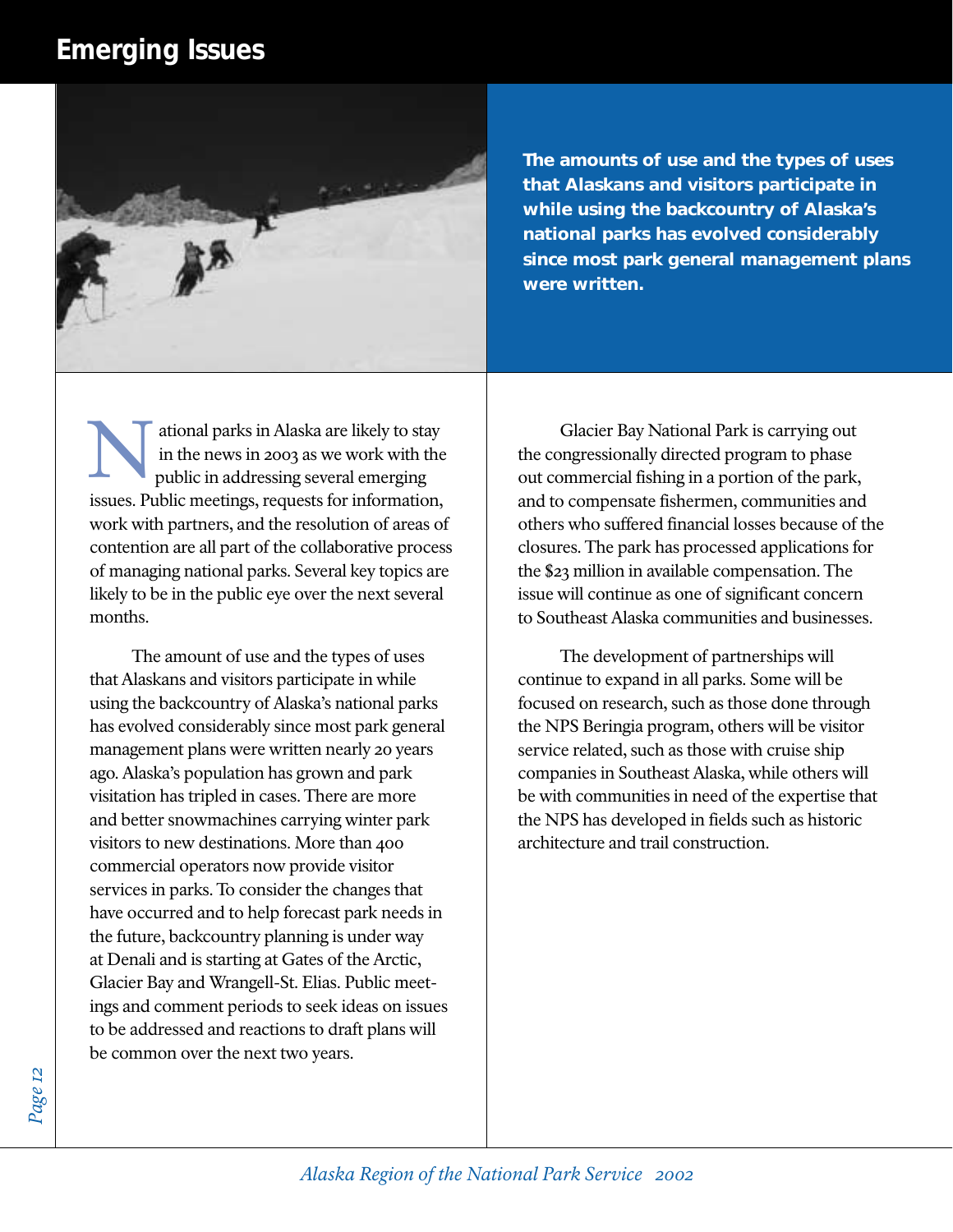he "R" in RTCA stands for "rivers," and although trails projects vastly outnumber river conservation projects in Alaska, the region's Rivers and Trails Conservation Assistance program is currently working on two river projects of note. The "R" in RTCA stands for "rivers," and<br>although trails projects vastly outnumber<br>river conservation projects in Alaska, the<br>management planner, will assist with public workshops, and<br>although to develop management

One is the Chilkoot River Corridor Conservation Plan. The program is working with a group of Haines area residents and state of Alaska officials to help develop consensus on the management of a mile of prime brown bear habitat along the Chilkoot River, between Chilkoot Lake and Lutak Inlet. Goals include preventing human-bear conflicts, promoting visitor ethics, providing appropriate private and commercial recreational access, andconserving important Tlingit cultural resources. The study area includes a state highway, state park campground, and culture camp, and is a popular destination both for commercial day trips and salmon anglers, who share the area with brown bear sows and cubs during salmon spawning periods.

NPS staff is assisting the project's local part-time staff to facilitate meetings, develop policy proposals, and identify funding sources. The NPS will also help produce the conservation plan, which, if adopted by the land owners and local government, will help protect the area's natural, cultural, and recreational resources.

The second river-related project is a management plan for Matanuska-Susitna Borough land along the lower 10 miles of the Deshka River. The Deshka is an important sport fishery that has seen damage to some riparian areas due to boats and floatplanes. The Borough operates a small campground at the confluence of the Deshka with the Susitna River, and permits seasonal use of riverfront land at several sites upstream. RTCA staff

helped the Borough develop a user survey this summer, will assist with public workshops, and alternatives for both summer and winter use.



*Alaska Region of the National Park Service 2002*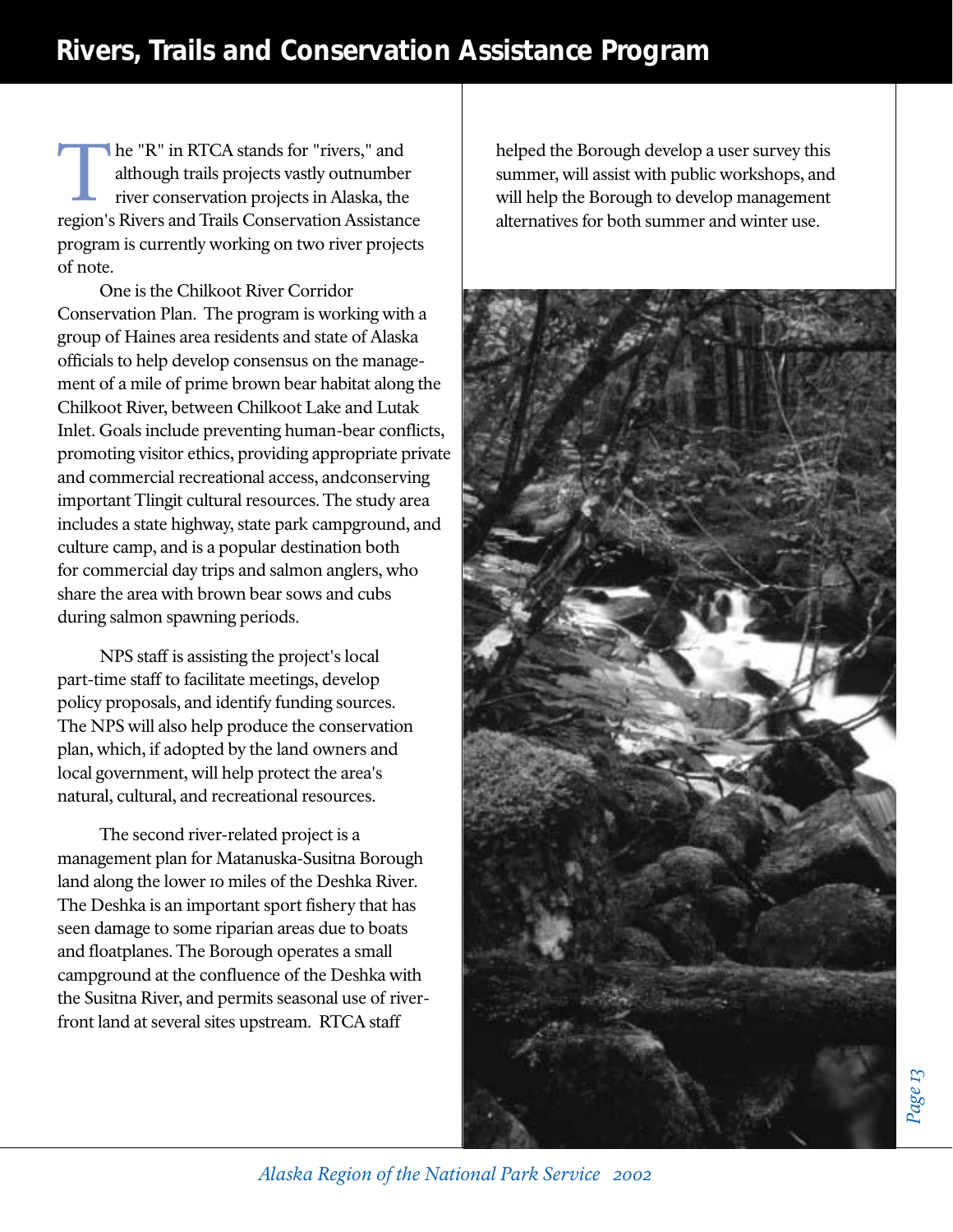### **Denali and Beyond**

ignificant progress was made this year on several projects to better accommodate visitors to Alaska's national parks. S

In Denali, a variety of improvements valued at more than \$25 million are under way in the park's entrance area as part of a three-year plan. Recent work has included:

- The Riley Creek Mercantile, operated by the park concessioner, opened in May. The store, located along the park entrance road, provides visitors with public showers, a recreational vehicle dump station, and a small food and camper convenience item section.
- Over the past winter, the old Denali hotel and auditorium were removed. A realigned park road is under construction and will run through the old hotel area, while 20,000 square feet of new visitor facilities including a new theater, exhibits, food court and a bookstore will be constructed on the site.
- As part of the entrance area work, the Alaska Railroad is building new passenger facilities. Bus parking and a passenger loading area are being built next to the depot.

The NPS is also a partner in a new Arctic Interagency Visitor Center being built in Coldfoot along the Dalton Highway in the heart of the

Brooks Range. The National Park Service, Fish and Wildlife Service and the Bureau of Management will jointly operate the 6,500 square foot center, which will open in 2003. An older facility has proven inadequate for the numbers of visitors now traveling the road to the North Slope or using Coldfoot as a jumping off spot for adventures in the millions of acres of neighboring public lands. The primary contractor for the \$3.7 million project is Jay-Brant of Homer, Alaska.

Several other significant projects are on the horizon for the NPS in Alaska.

- A new \$7.8 million Kenai Fjords National Park visitor center project in Seward is being designed.
- The Eielson visitor center at Mile 66 of the Denali park road will be rebuilt, with architectural and engineering work beginning late this year.
- The Northwest Arctic Heritage and Cultural Center, a \$12 million project in Kotzebue being done in cooperation with the Corporation, is in the land acquisition and planning phase.
- Stabilization of the Kennicott store and adapting the building for use as a visitor contact station in Wrangell-St. Elias is expected to be an \$800,000 project. It is currently in the design phase.



**Wrangell-St. Elias National Park will spend nearly a million dollars stabilizing the Kennecott store and adapting the building for use as a visitor center. In the early 1900s the Kennecott Mining Company transported copper from its mines near McCarthy by railroad along the Chitina and Copper rivers to ships at Cordova.**